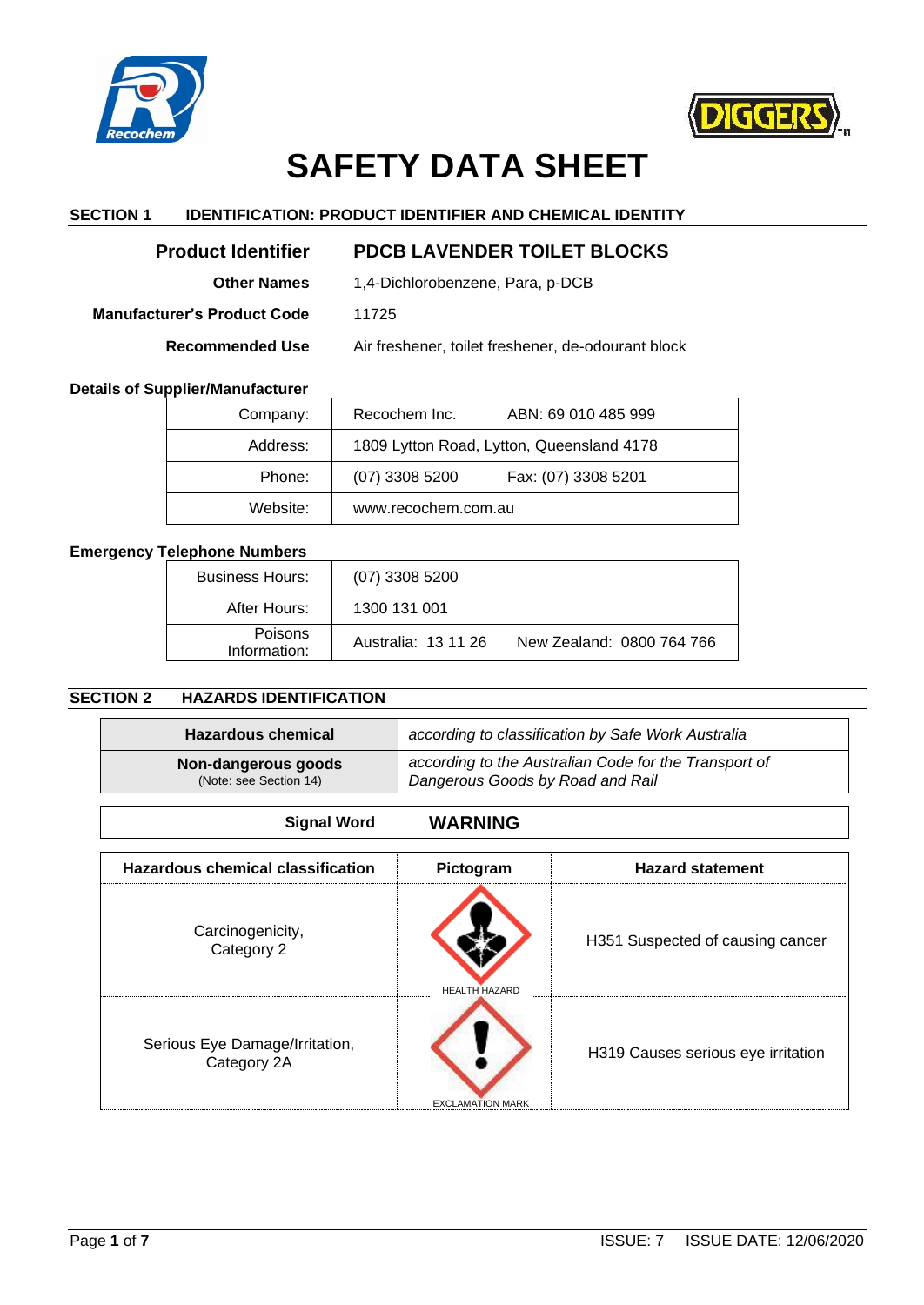Chronic Aquatic Toxicity, Category 1



H410 Very toxic to aquatic life with long lasting effects

# **Precautionary statements:**

| <b>GENERAL</b>   |                                                                             |
|------------------|-----------------------------------------------------------------------------|
| P <sub>101</sub> | If medical advice is needed, have product container or label at hand        |
| P <sub>102</sub> | Keep out of reach of children                                               |
| P <sub>103</sub> | Read label before use                                                       |
| PREVENTATIVE     |                                                                             |
| P <sub>201</sub> | Obtain special instructions before use                                      |
| P <sub>202</sub> | Do not handle until all safety precautions have been read and understood    |
| P <sub>264</sub> | Wash thoroughly after handling                                              |
| P <sub>273</sub> | Avoid release to the environment                                            |
| P <sub>280</sub> | Wear protective gloves/eye protection/face protection                       |
| P <sub>281</sub> | Use personal protective equipment as required                               |
| <b>RESPONSE</b>  |                                                                             |
| $P305 + P351 +$  | IF IN EYES: Rinse cautiously with water for several minutes. Remove contact |
| P338             | lenses, if present and easy to do. Continue rinsing                         |
| $P308 + P313$    | IF exposed or concerned: Get medical advice/attention                       |
| $P337 + P313$    | If eye irritation persists: Get medical advice/attention                    |
| P391             | Collect spillage                                                            |
| <b>STORAGE</b>   |                                                                             |
| P405             | Store locked up                                                             |
| <b>DISPOSAL</b>  |                                                                             |
| P501             | Dispose of contents/container in accordance with local regulations          |

# **SECTION 3 COMPOSITION AND INFORMATION ON INGREDIENTS**

## **Ingredients Names and Proportions**

| <b>Chemical Entity</b> | <b>CAS Number</b> | <b>Proportion (%)</b> |
|------------------------|-------------------|-----------------------|
| 1,4-Dichlorobenzene    | 106-46-7          | > 99                  |

# **SECTION 4 FIRST AID MEASURES**

## **Description of necessary first aid measures**

| Inhalation:   | Keep victim calm and remove to fresh air if safe to do so. If rapid recovery<br>does not occur, transport to nearest medical facility for additional treatment.                                                   |
|---------------|-------------------------------------------------------------------------------------------------------------------------------------------------------------------------------------------------------------------|
| Skin Contact: | If skin contact occurs, remove contaminated clothing and wash skin<br>thoroughly with water and follow by washing with soap if available. If irritation<br>persists, seek medical attention.                      |
| Eye Contact:  | If in eyes, hold eyes open, flood with water for at least 15 minutes. Transport<br>to nearest medical facility for additional treatment.                                                                          |
| Ingestion:    | If swallowed, do NOT induce vomiting. Rinse mouth with water. Transport to<br>nearest medical facility for additional treatment. If vomiting occurs<br>spontaneously, keep head below hips to prevent aspiration. |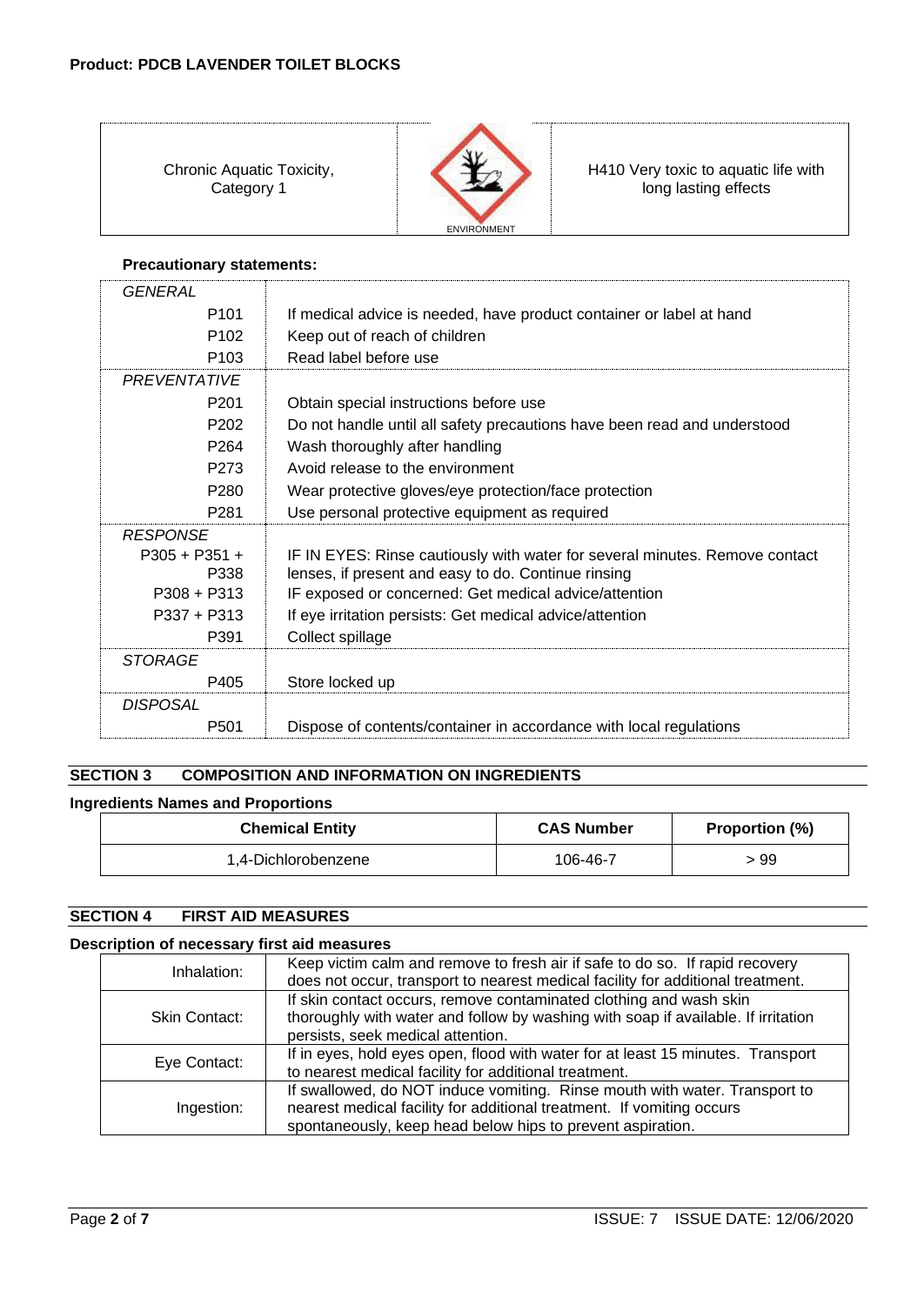#### **Symptoms caused by exposure**

| Inhalation: | May cause headache, dizziness, nausea, vomiting and breathing difficulties.<br>High doses may cause depression of the nervous system. |
|-------------|---------------------------------------------------------------------------------------------------------------------------------------|
| Skin:       | May cause burning sensation on prolonged contact with solid.                                                                          |
| Eye:        | May include burning sensation and redness.                                                                                            |
| Ingestion:  | May include headache nausea, vomiting and anaemia.                                                                                    |

#### **Medical attention and special treatment**

Treat symptomatically.

## **SECTION 5 FIRE FIGHTING MEASURES**

#### **Suitable extinguishing equipment**

For a small fire, use dry chemicals, carbon dioxide, water spray or foam. For large fires, use water spray, fog or foam. Do not use water in a jet.

#### **Specific hazards arising from the chemical**

When heated to decomposition, emits acrid smoke and irritating fumes.

## **Special protective equipment and precautions for fire fighters**

Wear full protective clothing and self-contained breathing apparatus. Hazchem code is dependent upon mode of transportation and packaging (see Section 14).

#### **SECTION 6 ACCIDENTAL RELEASE MEASURES**

#### **Personal precautions, protective equipment and emergency procedures**

Use personal protective equipment. Avoid contact with released material. Avoid breathing dust. Isolate hazard area and deny entry to unnecessary or unprotected personnel.

#### **Environmental precautions**

Use appropriate containment to avoid environmental contamination. Prevent from entering waterways – discharge into the environment must be avoided.

#### **Methods and materials for containment and cleaning up**

Use appropriate tools to put spilled solid in a convenient waste disposal container. Avoid creating dust. Ensure adequate ventilation. Dispose of in accordance with regional regulations.

## **SECTION 7 HANDLING AND STORAGE**

#### **Precautions for safe handling**

Avoid breathing dust. Avoid contact with skin, eyes and clothing. Wash thoroughly after handling. Do not eat, drink or smoke in contaminated areas. Handle and open containers with care in a well-ventilated area. Ensure that the workplace is ventilated such that the Occupational Exposure limit is not exceeded.

#### **Conditions for safe storage, including any incompatibilities**

Store in a cool, well-ventilated area. Do not store near strong oxidants.

## **SECTION 8 EXPOSURE CONTROLS AND PERSONAL PROTECTION**

#### **Exposure control measures**

From National Occupational Health & Safety Commission (NOHSC) Worksafe Australia - 1,4-Dichlorobenzene: 150mg/m<sup>3</sup> (25ppm) TWA (8hr), 300mg/m<sup>3</sup> (50ppm) STEL. Carcinogen Category 3.

#### **Biological monitoring**

No biological limit allocated.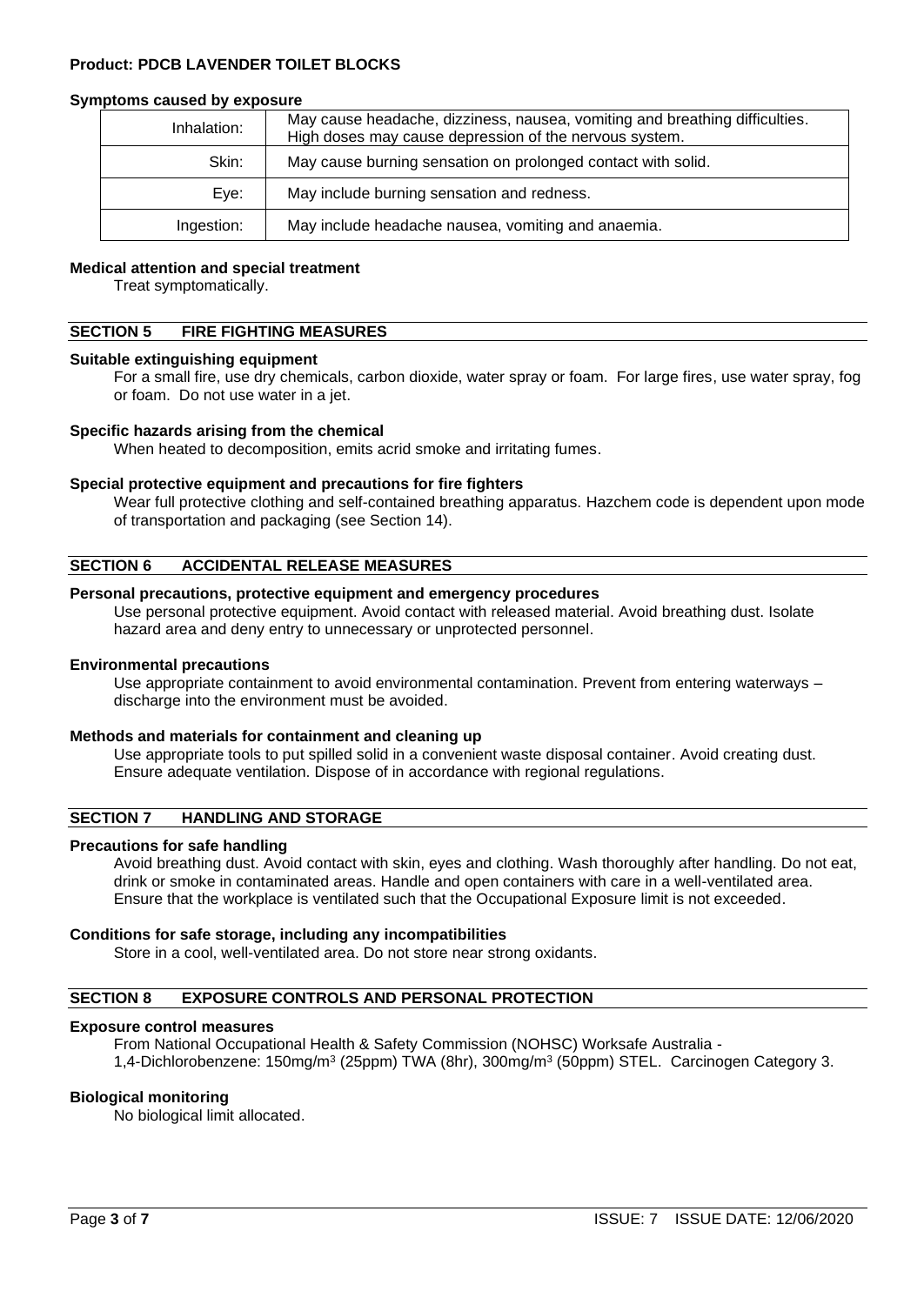#### **Engineering controls**

Ensure that adequate ventilation is provided. Maintain air concentrations below recommended exposure standards. Avoid generating and inhaling mists and vapours. Keep containers closed when not in use.

| Individual protection measures |
|--------------------------------|
|--------------------------------|

| Eye and face protection: | Wear safety goggles.                                                                                                                                                                                                                                                                                                                                                                               |
|--------------------------|----------------------------------------------------------------------------------------------------------------------------------------------------------------------------------------------------------------------------------------------------------------------------------------------------------------------------------------------------------------------------------------------------|
| Skin protection:         | Use solvent resistant gloves, nitrile for longer term protection or PVC and<br>neoprene for incidental splashes.                                                                                                                                                                                                                                                                                   |
| Respiratory protection:  | If work practices do not maintain airborne level below the exposure<br>standard, use appropriate respiratory protection equipment. When using<br>respirators, select an appropriate combination of mask and filter. Select a<br>filter for organic gases and vapours (boiling point > 65°C). Respirators<br>should comply with AS1716 or an equivalent approved by a state/territory<br>authority. |
| Thermal hazards:         | Not applicable.                                                                                                                                                                                                                                                                                                                                                                                    |

## **SECTION 9 PHYSICAL AND CHEMICAL PROPERTIES**

| Appearance:                                       | <b>Crystaline Solid</b> |
|---------------------------------------------------|-------------------------|
| Odour:                                            | Characteristic/Lavender |
| Odour threshold (ppm):                            | Data not available      |
| pH:                                               | Data not available      |
| Melting point/freezing point $(°C)$ :             | 53                      |
| Initial boiling point and boiling range (°C):     | 173                     |
| Flash point (°C):                                 | 65 (closed cup)         |
| Evaporation rate (Butyl acetate = $1$ ):          | Data not available      |
| Flammability:                                     | Data not available      |
| Upper/lower flammability or explosive limits (%): | $2.5 - 16.0$            |
| Vapour pressure (mmHg @ 20°C):                    | Data not available      |
| Vapour density (air = $1 \text{ } @$ 15°C):       | 5.08                    |
| Density (g/ml @ 15°C):                            | 1.46                    |
| Solubility:                                       | Insoluble               |
| Partition coefficient: n-octanol/water:           | Data not available      |
| Auto-ignition temperature (°C):                   | 413                     |
| Decomposition temperature (°C):                   | Data not available      |
| Kinematic viscosity (mm <sup>2</sup> /s @ 20°C):  | Data not available      |

## **SECTION 10 STABILITY AND REACTIVITY**

## **Reactivity**

Stable under normal conditions of use.

## **Chemical stability**

Stable under normal conditions of use.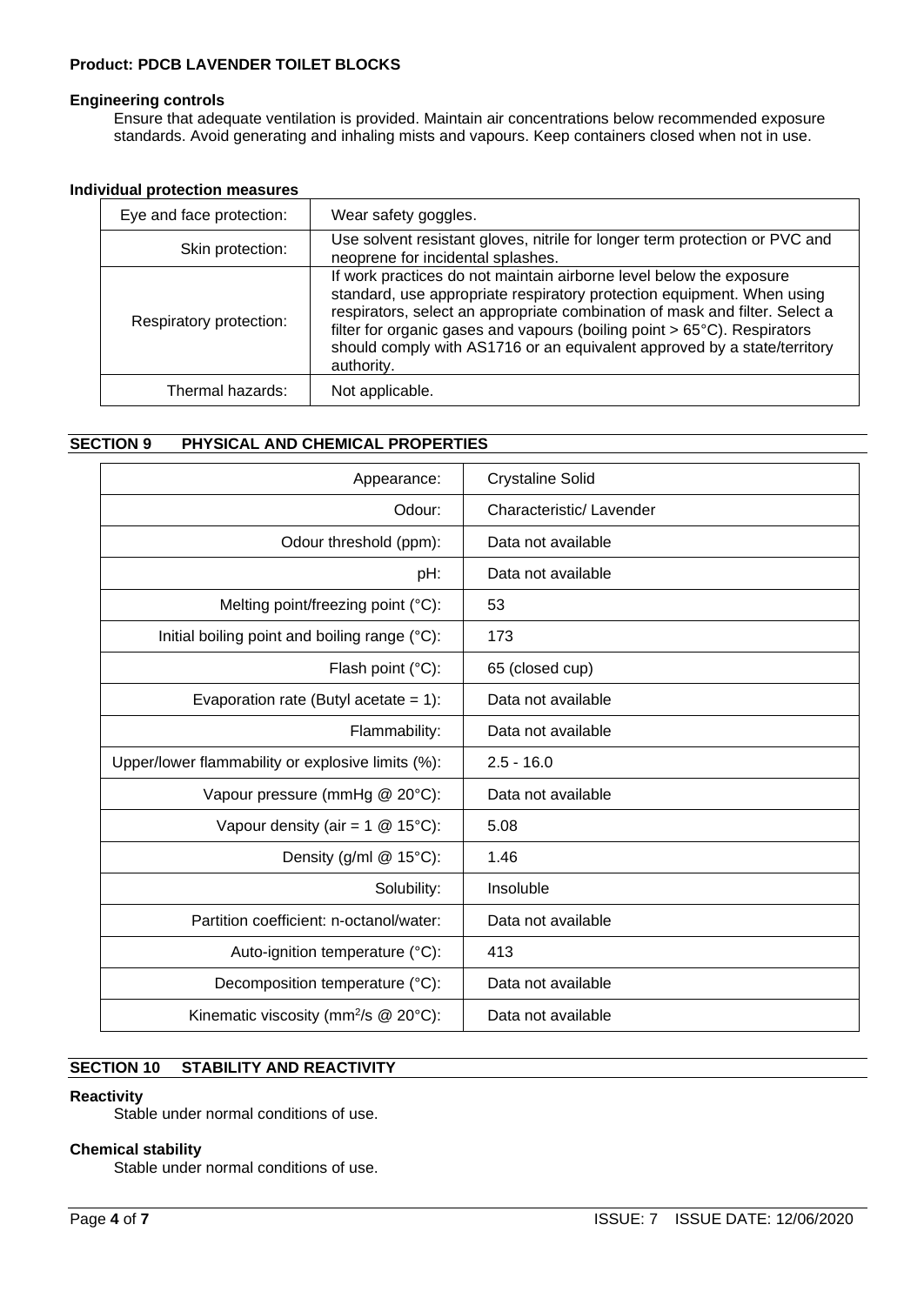#### **Possibility of hazardous reactions**

Stable under normal conditions of use.

#### **Conditions to avoid**

Avoid heat, sparks, open flames and other ignition sources.

#### **Incompatible materials**

Strong oxidising agents, alkalis.

## **Hazardous decomposition products**

Burning can produce carbon monoxide and/or carbon dioxide, hydrogen chloride and phosgene.

| Acute toxicity:                                                  | Low acute oral toxicity. Accidental swallowing is unlikely in the workplace<br>setting                                                                                                                                                         |  |
|------------------------------------------------------------------|------------------------------------------------------------------------------------------------------------------------------------------------------------------------------------------------------------------------------------------------|--|
| Skin corrosion/irritation:                                       | Low acute dermal toxicity in animal studies. May cause burning<br>sensation on prolonged contact with solid                                                                                                                                    |  |
| Serious eye<br>damage/irritation:                                | Vapour irritating to the eyes at 50ppm or greater                                                                                                                                                                                              |  |
| Respiratory or skin<br>sensitisation:                            | No evidence of skin sensitisation                                                                                                                                                                                                              |  |
| Germ cell mutagenicity:                                          | Data not available                                                                                                                                                                                                                             |  |
| Carcinogenicity:                                                 | Limited evidence of carcinogenicity in animal studies.<br>Classified by the International Agency for Research on Cancer (IARC) as<br>a Group 2B. Group 2B - The agent is possibly carcinogenic to humans.                                      |  |
| Reproductive toxicity:                                           | Data not available                                                                                                                                                                                                                             |  |
| Specific Target Organ<br>Toxicity (STOT) -<br>single exposure:   | Data not available                                                                                                                                                                                                                             |  |
| Specific Target Organ<br>Toxicity (STOT) -<br>repeated exposure: | Central nervous system: high dose exposure may cause depression of<br>the nervous system.<br>Ingestion: over a long period may cause reversible neurological<br>symptoms including unsteady gait, incoordination and tingling of the<br>limbs. |  |
| Aspiration hazard:                                               | Data not available                                                                                                                                                                                                                             |  |

## **SECTION 11 TOXICOLOGICAL INFORMATION**

# **SECTION 12 ECOLOGICAL INFORMATION**

#### **Ecotoxicity**

Acute toxicity:

| $Fish -$               | Moderately toxic to aquatic life |
|------------------------|----------------------------------|
| Aquatic invertebrate - | Moderately toxic to aquatic life |
| Algae –                | Moderately toxic to aquatic life |
| Microorganisms-        | Moderately toxic to aquatic life |
| Chronic toxicity:      |                                  |

| $Fish -$               | No data available |
|------------------------|-------------------|
| Aquatic invertebrate - | No data available |
| $\text{Algae}$ –       | No data available |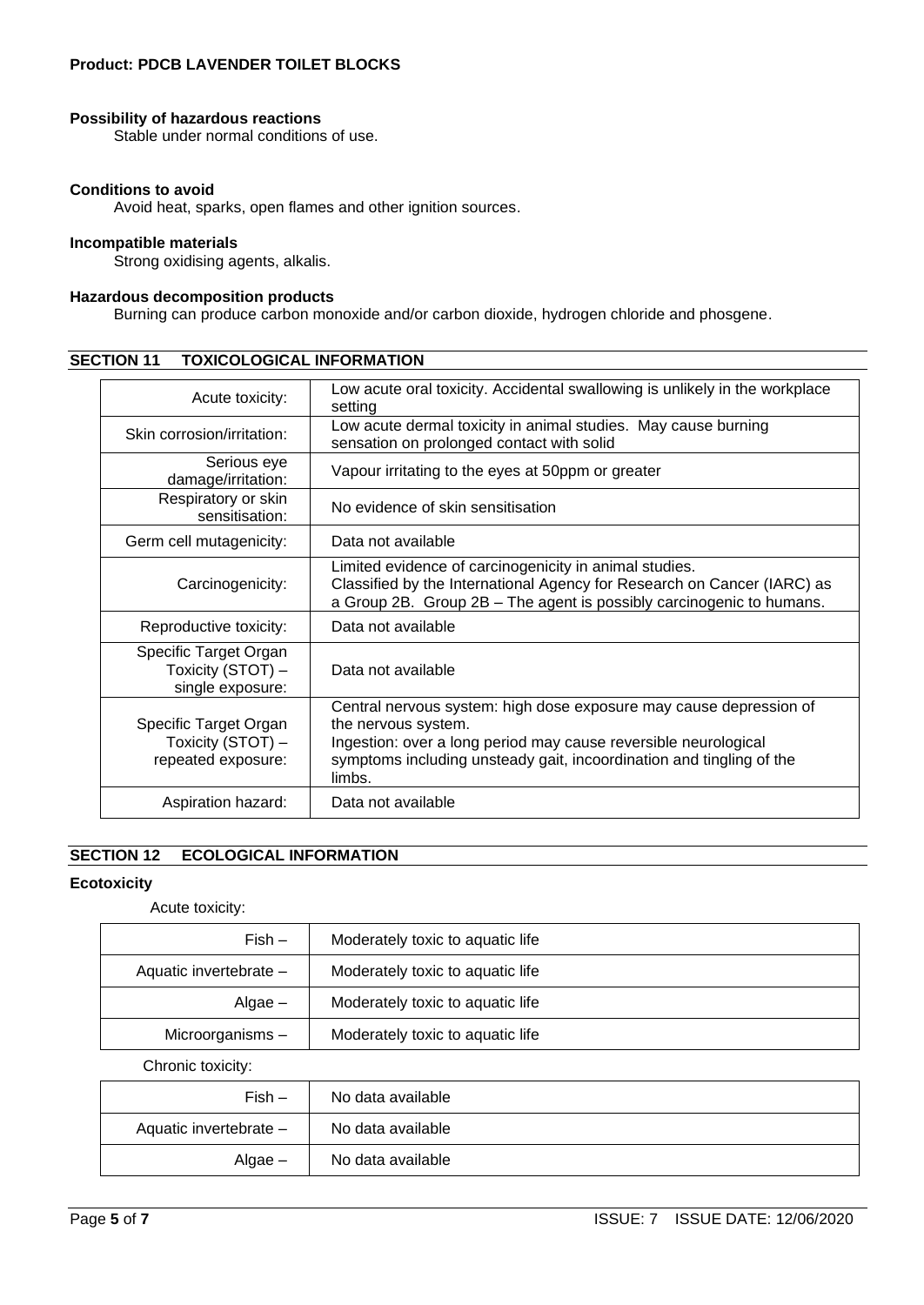## Microorganisms  $-$  No data available

#### **Persistence and degradability**

Biodegradable.

#### **Bioaccumulative potential**

Does not bioaccumulate significantly.

#### **Mobility in soil**

Immiscible with water.

#### **Other adverse effects**

No data available.

## **SECTION 13 DISPOSAL CONSIDERATIONS**

Ensure waste disposal conforms to local waste disposal regulations.

#### **SECTION 14 TRANSPORT INFORMATION**

Australian Special Provision AU01 to the Australian Dangerous Goods Code 7<sup>th</sup> Edition (incorporating Corrigendum 1) 2011 states –

Environmentally Hazardous Substances meeting the descriptions of UN3077 or UN3082 are not subject to this Code when transported by road or rail in;

(a) packagings that do not incorporate a receptacle exceeding 500 kg(L); or

(b) IBCs.

|                                                     | Where not subject to ADG7: | <b>Where subject to ADG7:</b>                                                       |
|-----------------------------------------------------|----------------------------|-------------------------------------------------------------------------------------|
| UN number:                                          | Not applicable             | 3077                                                                                |
| Proper shipping name:                               | Not applicable             | <b>Environmentally Hazardous</b><br>Substance, Solid N.O.S. (p-<br>Dichlorobenzene) |
| <b>Australian Dangerous Goods</b><br>class:         | Not applicable             | 9                                                                                   |
| <b>Australian Dangerous Goods</b><br>packing group: | Not applicable             | Ш                                                                                   |
| Hazchem code:                                       | Not applicable             | $\bullet 3Z$                                                                        |

## **SECTION 15 REGULATORY INFORMATION**

| Standard for the Uniform Scheduling of Medicines<br>and Poisons (SUSMP), Poisons Schedule: | 5                                                                                                                                |
|--------------------------------------------------------------------------------------------|----------------------------------------------------------------------------------------------------------------------------------|
| Australian Inventory of Chemical Substances<br>$(AICS)$ :                                  | Listed                                                                                                                           |
| Dangerous Goods Initial Emergency Response<br>Guide (SAA/SNZ HB76):                        | Where subject to ADG7: 47                                                                                                        |
| New Zealand HSNO, Classification:                                                          | HSNO Approval Number: HSR002955<br>6.1E (oral), 6.3A, 6.4A, 6.7B, 6.9B<br>(inhalation), 9.1A (fish), 9.1D (crustacean,<br>algal) |